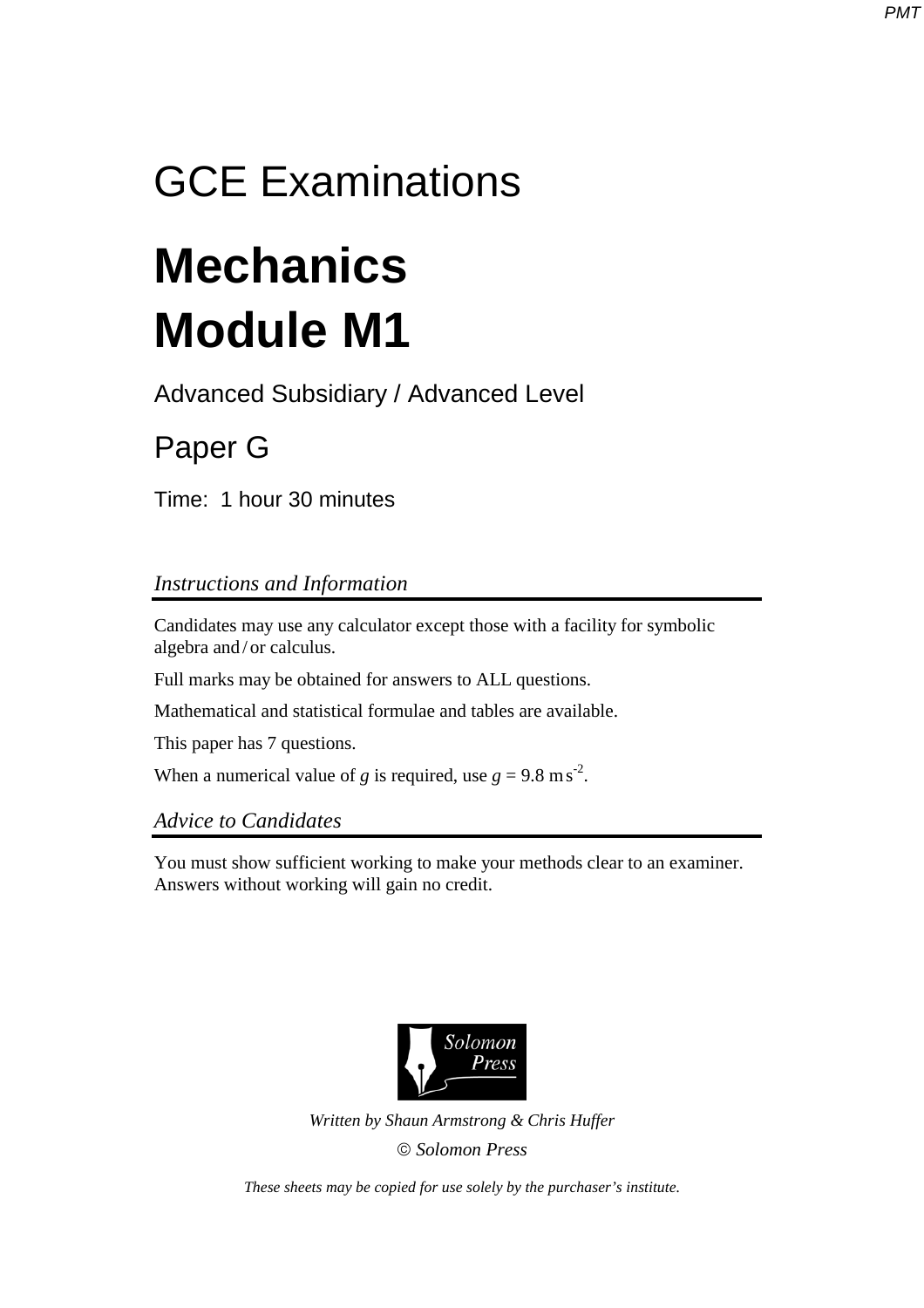

Fig. 1

 Figure 1 shows a non-uniform beam *AB* of mass 10 kg and length 6 m resting in a horizontal position on a single support 2 m from *A*. The beam is supported at *B* by a vertical string.

 Given that the magnitude of the tension in the string is 1.5 times the magnitude of the reaction at the support, find the distance of the centre of mass of the beam from *A*.

**(6 marks)** 

**2.** A ball of mass 2 kg moves on a smooth horizontal surface under the action of a constant force, **F**. The initial velocity of the ball is  $(2\mathbf{i} - 3\mathbf{j})$  ms<sup>-1</sup> and 4 seconds later it has velocity  $(10\mathbf{i} + 9\mathbf{j}) \text{ m s}^{-1}$  where **i** and **j** are perpendicular, horizontal unit vectors. *(a)* Making reference to the mass of the ball and the force it experiences, explain why it is reasonable to assume that the acceleration is constant.

**(2 marks)** 

- *(b)* Find, giving your answers correct to 3 significant figures,
	- (i) the magnitude of the acceleration experienced by the ball,
	- (ii) the angle which **F** makes with the vector **i**. **(7 marks)**

*PMT*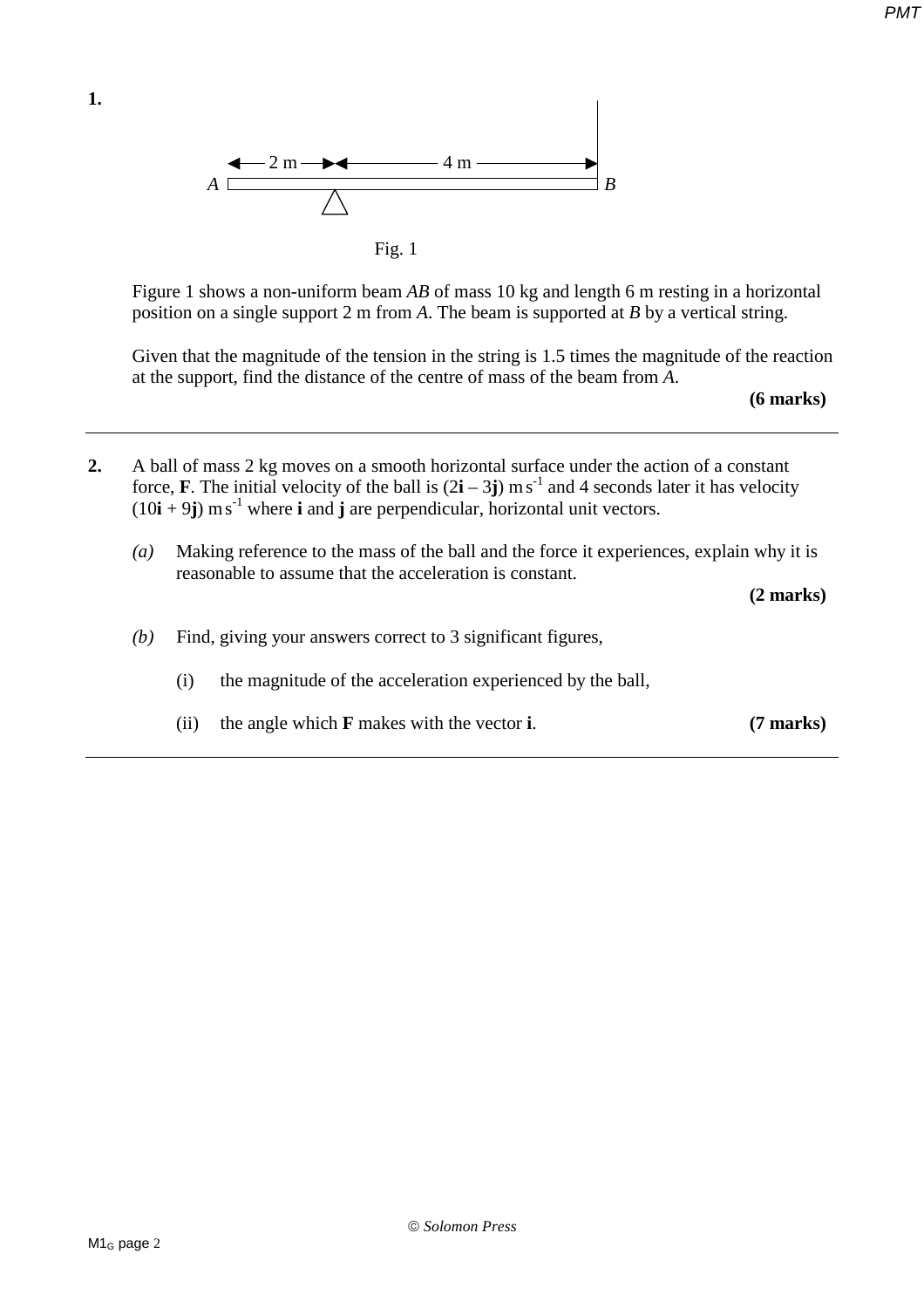*PMT*



Fig. 2

Figure 2 shows a ball of mass 3 kg lying on a smooth plane inclined at an angle  $\alpha$  to the horizontal where  $\sin \alpha = \frac{3}{5}$ . The ball is held in equilibrium by a force of magnitude *P* newtons, which acts at an angle of 10° to the line of greatest slope of the plane.

|    | $\left(a\right)$                                                                                                                                                                                                                 | Suggest a suitable model for the ball.                                     | (1 mark)            |
|----|----------------------------------------------------------------------------------------------------------------------------------------------------------------------------------------------------------------------------------|----------------------------------------------------------------------------|---------------------|
|    | Giving your answers correct to 1 decimal place,                                                                                                                                                                                  |                                                                            |                     |
|    | (b)                                                                                                                                                                                                                              | find the value of $P$ ,                                                    | $(4$ marks $)$      |
|    | (c)                                                                                                                                                                                                                              | find the magnitude of the reaction between the ball and the plane.         | (4 marks)           |
| 4. | A bullet of mass 50 g is fired horizontally at a wooden block of mass 4.95 kg which is lying at<br>rest on a rough horizontal surface. The bullet enters the block at 400 ms <sup>-1</sup> and becomes<br>embedded in the block. |                                                                            |                     |
|    | (a)                                                                                                                                                                                                                              | Find the speed with which the block begins to move.                        | $(3 \text{ marks})$ |
|    |                                                                                                                                                                                                                                  | Given that the block decelerates uniformly to rest over a distance of 4 m, |                     |
|    | (b)                                                                                                                                                                                                                              | show that the coefficient of friction is $\frac{2}{g}$ .                   | $(6$ marks)         |
|    |                                                                                                                                                                                                                                  |                                                                            |                     |

| 5. | Two dogs, Fido and Growler, are playing in a field. Fido is moving in a straight line so that at<br>time t his position vector relative to a fixed origin, O, is given by $[(2t-3)i + tj]$ metres.<br>Growler is stationary at the point with position vector $(2\mathbf{i} + 5\mathbf{j})$ metres, where i and j are<br>horizontal perpendicular unit vectors. |                                                                  |                     |  |
|----|-----------------------------------------------------------------------------------------------------------------------------------------------------------------------------------------------------------------------------------------------------------------------------------------------------------------------------------------------------------------|------------------------------------------------------------------|---------------------|--|
|    | $\left( a\right)$                                                                                                                                                                                                                                                                                                                                               | Find the displacement vector of Fido from Growler in terms of t. | $(2 \text{ marks})$ |  |
|    | (b)                                                                                                                                                                                                                                                                                                                                                             | Find the value of <i>t</i> for which the two dogs are closest.   | $(6$ marks)         |  |

*(c)* Find the minimum distance between the two dogs. **(3 marks)** 

*Turn over*